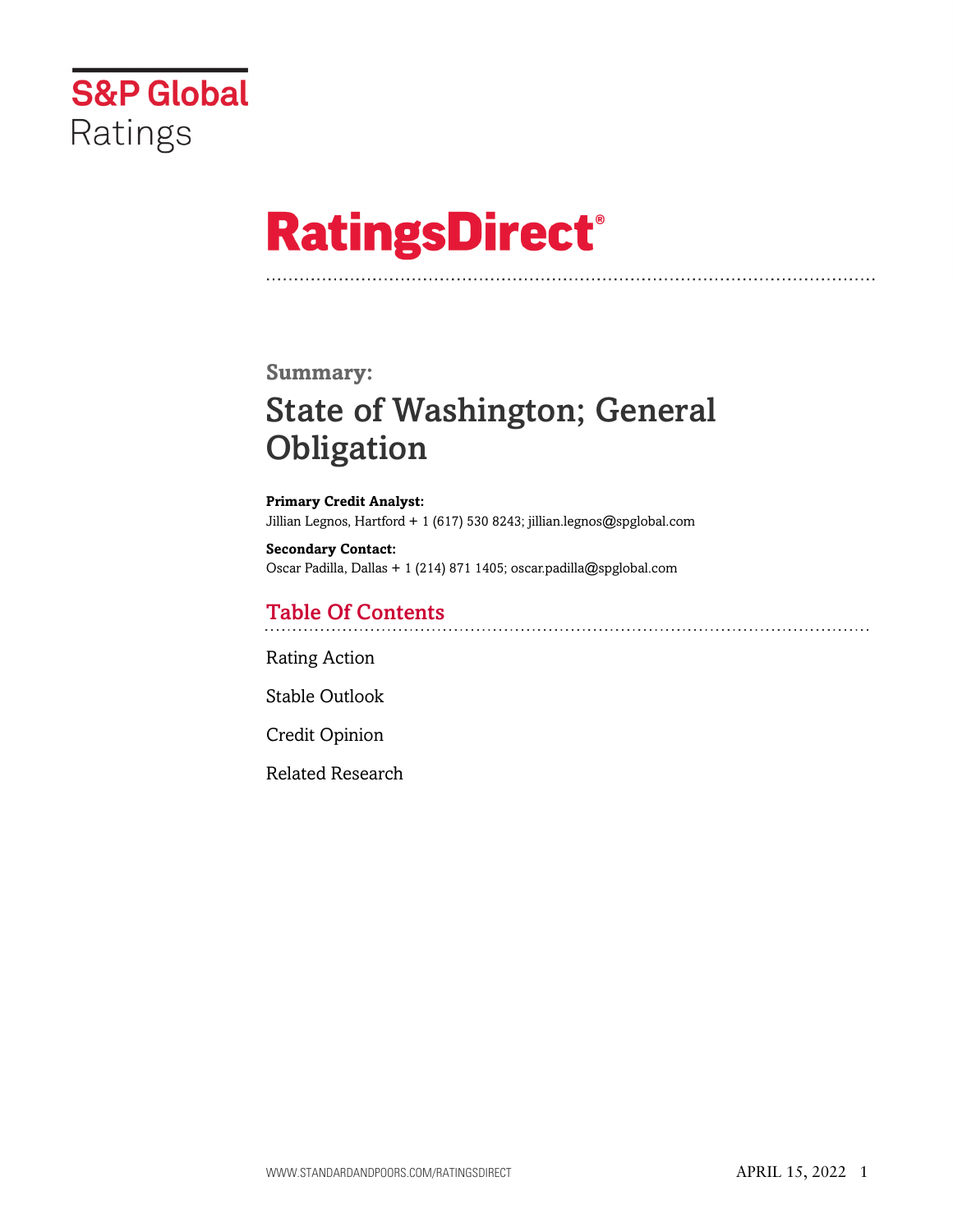# **Summary:** State of Washington; General Obligation

| <b>Credit Profile</b>                                          |               |     |
|----------------------------------------------------------------|---------------|-----|
| US\$831.24 mil various purp GO bnds ser R-2022C due 07/01/2037 |               |     |
| Long Term Rating                                               | $AA+$ /Stable | New |
| US\$497.825 mil MVFT GO rfdg bnds ser R-2022D due 07/01/2042   |               |     |
| Long Term Rating                                               | $AA+$ /Stable | New |

# <span id="page-1-0"></span>Rating Action

S&P Global Ratings assigned its 'AA+' long-term rating to the State of Washington's \$831.2 million series R-2022C various purpose general obligation (GO) refunding bonds and \$497.8 million series R-2022D motor vehicle fuel tax GO refunding bonds. The outlook is stable.

Our rating on the state's series R-2022C and series R-2022D GO bonds reflects Washington's full faith, credit, and taxing powers. The motor vehicle fuel tax GO bonds are also secured and expected to be paid by motor vehicle fuel taxes.

#### Credit overview

Washington's credit profile is characterized by strong fiscal management practices, including strong forecasting, a history of making budget adjustments based on material changes to forecasts, and demonstrated commitment to rebuilding reserves following withdrawals in economic downturns. While we anticipate Washington's debt profile will remain relatively high, we believe it is manageable, given the state's comparatively low pension and other postemployment benefit liabilities.

Washington's enacted supplemental budget for the fiscal 2021-2023 biennium totals \$64.1 billion for the state's near general fund accounts (general fund, education legacy trust account, opportunity pathways account, and workforce education investment account). This represents an increase of \$5.1 billion (8.7%) over the initial budget for the ongoing biennium and \$11.6 billion (19.7%) over the budget for the fiscal 2019-2021 biennium. Key spending priorities include initiatives related to homelessness, poverty, and environmental issues in addition to further education spending related to the COVID-19 pandemic. The supplemental budget is supported by Washington's February 2022 revenue forecast, which totals \$60.2 billion and incorporates significant, in our view, revenue growth of 10.7% over the March 2021 forecast used for the initial biennium budget. The supplemental budget makes up for \$3.4 billion revenue gap by using beginning fund balance. In our view, we believe the \$222 million forecast biennial ending balance, alongside projections for \$609 million in rainy-day funds and \$2.1 billion in a newly created reserve account called the Washington Rescue Plan Transition Account (WRPTA), provides budgetary cushion at a combined 8.5% of annual near general fund expenditures for fiscal 2023.

The state's budget stabilization account (BSA) began the fiscal year essentially empty following a withdrawal in fiscal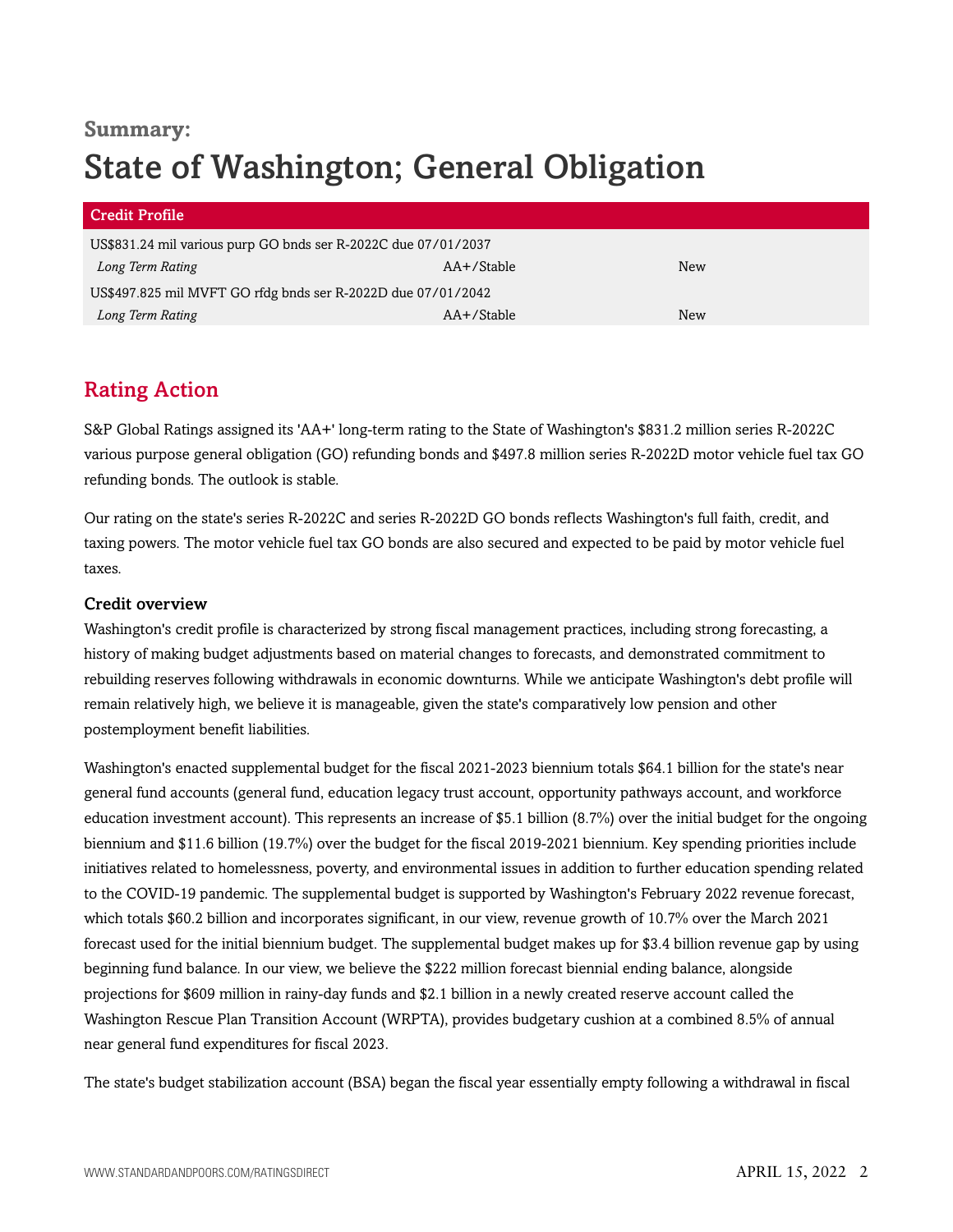2021 made to help manage Washington's budget. However, the state maintained a strong ending near general fund (general fund, education legacy trust account, opportunity pathways account, and workforce education investment account) balance of \$4.2 billion, which we view as a strong 14.3% of annual near general fund expenditures that offsets the lowered BSA balance. The enacted supplemental budget for the 2021-2023 biennium anticipates \$587 million in deposits to the BSA by the end of the biennium. We consider the projected \$609 million balance to be low at 1.8% of annual near general fund expenditures for fiscal 2023. We note, however, that the state created a new reserve account, the WRPTA, which is projected to have a balance of \$2.1 billion at the end of the fiscal 2021-2023 biennium. On a combined basis, these BSA and the WRPTA reserve accounts total \$2.7 billion or a good 7.9% of annual near general fund expenditures for fiscal 2023.

Historically, the state's lack of a formal policy for its budget reserve level has allowed low balances to persist through protracted periods of economic and revenue softness. During expansionary phases of the economic cycle, however, Washington consistently returns operating surpluses and good budgetary reserve positions. We view the state's commitment to rebuilding the reserve account as a positive credit factor.

The state's most recent revenue forecast, conducted by the Economic and Revenue Forecast Council (ERFC) in February 2022, raised general fund revenue projections by 2.4% for the current fiscal 2021-2023 biennium and 2.2% for the upcoming fiscal 2023-2025 biennium. Officials note that elevated revenues are due in part to stronger-than-expected state taxable activity including retail sales and use taxes and business and occupation taxes. The forecast includes newly imposed capital gains taxes in the education legacy trust account, which the state considers to be a near general fund. We understand the ongoing litigation regarding this new tax could potentially halt collections at some point in the future. If this scenario were to occur, we believe it could somewhat affect Washington's structural balance, given the inclusion of capital gains revenue in current forecasting. However, we believe the impact of a repeal of the capital gains tax is minimal, at 0.8% of projected near general fund revenues in each of fiscal 2023, fiscal 2024, and fiscal 2025. In addition, we expect the state's history of strong fiscal management will likely insulate Washington's credit profile from this budgetary pressure, based on current forecasting, should it arise.

Washington's general fund revenue collections are running ahead of the council's February 2022 forecast, through March 14, 2022. General fund revenue collections are running ahead of forecast by \$72.3 million, or 4.2%.

The ratings reflect our view of Washington's:

- Sales tax-based revenue structure, which has demonstrated less sensitivity to economic cycles than income tax-reliant states;
- Strong financial policies and practices, including statutory provisions requiring that the state's biennial budget and projected subsequent two fiscal years' spending plans be balanced, which is key, given increasing expenditure pressures;
- High cost of housing, especially in key economic centers that could impede long-term growth prospects; and
- Moderately high debt burden across several measures, but low unfunded retirement liabilities.

The stable outlook reflects our view that the state's strong budgetary management and forecasting practices help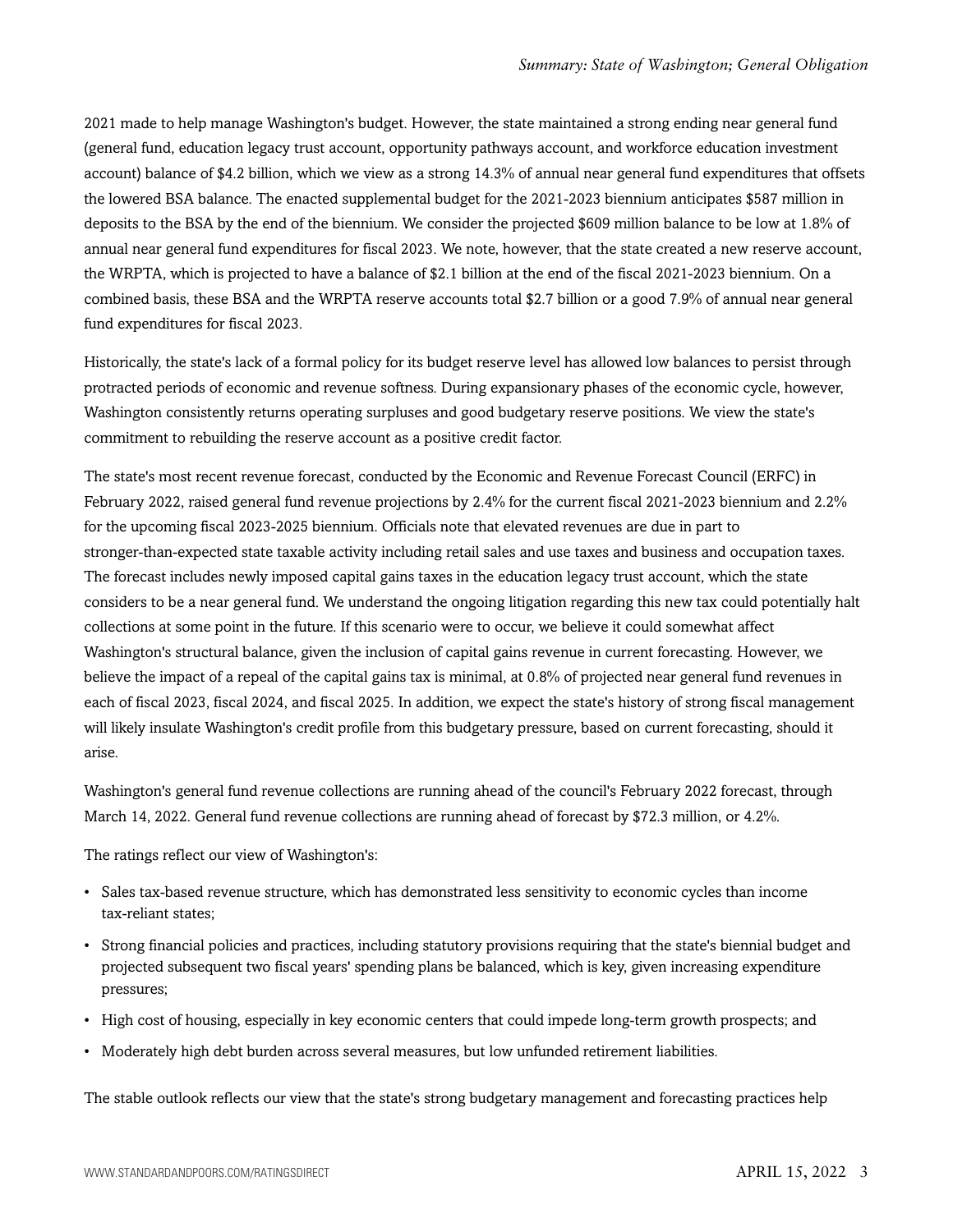insulate the Washington rating from its budgetary pressures. The state's legal requirements to enact budgets that are balanced--not only for the current biennium, but subsequent biennia--help provide a sustainable framework to facilitate structural balance throughout economic cycles. While we expect that significant upward pressure on spending originating in legal- and voter-approved mandates over time will remain a soft point in the state's credit profile, we believe Washington's ability to enact budgets that are balanced--not only for the current biennium, but also project balance through the following biennium--helps facilitate a structural approach.

Based on the analytic factors we evaluate for states, we assigned a composite score for Washington of '1.7' on a four-point scale, whereby '1.0' is the strongest and '4.0' is the weakest.

#### Environmental, social, and governance

In our opinion, Washington's environmental risks are neutral to our overall credit analysis. Although the state faces a combination of exposures from rising sea levels along its vast coastline and risk of wildfires in the state's expansive forests, we believe these risks are mitigated by Washington's planning and practices. The state, which has more than 3,000 miles of coastline, derives much of its economic activity from the Puget Sound region, which includes Seattle, Olympia, Tacoma, and Bremerton. Specifically, IHS Markit estimates half of the state's population and jobs are based in the area. Other areas of the state have experienced drought conditions for at least part of the year over the past decade, and officials expect dry conditions in summer months will likely persist in the decades ahead, contributing to wildfire risk. Washington reports it has begun preparing for a changing climate by integrating consideration of such changes into decision-making; multiple state agencies have been tasked with studying the impacts of climate change on their areas of focus, and the Economic and Revenue Forecast Council prepares a climate study on an annual basis. The state's legislature has passed several bills in recent years addressing climate change, including approving programs to reduce energy emissions.

<span id="page-3-0"></span>We view Washington's social and governance risks as in line with our view of the sector as a whole.

### Stable Outlook

#### Downside scenario

We could lower our rating on Washington if, in the face of budgetary pressure, lawmakers delay taking corrective action in addressing revenue shortfalls or rely extensively on one-time solutions to remediate budget gaps. In our view, budgetary pressure could arise from the newly enacted capital gains tax's legal challenges or inherent cyclicality, job losses in the state's aviation industry, or diminished flexibility stemming from maintenance of various voter-approved spending initiatives or court actions (such as increases to education funding following the resolution of the McCleary decision), among others. State policymakers' response--whether timely or structurally oriented--will likely dictate any effect on our rating on Washington. We could also lower the rating if the state fails to replenish its BSA in a timely manner, or if we believe the state lacks a realistic plan to rebuild its reserve profile.

#### Upside scenario

Although unexpected during our outlook horizon, we could raise the rating if growth in Washington's debt levels were to moderate, alongside sustainable growth in revenue that keeps pace with both the state's underlying economic growth rates and mandated costs originating from voter-approved initiatives that, to a degree, limit the state's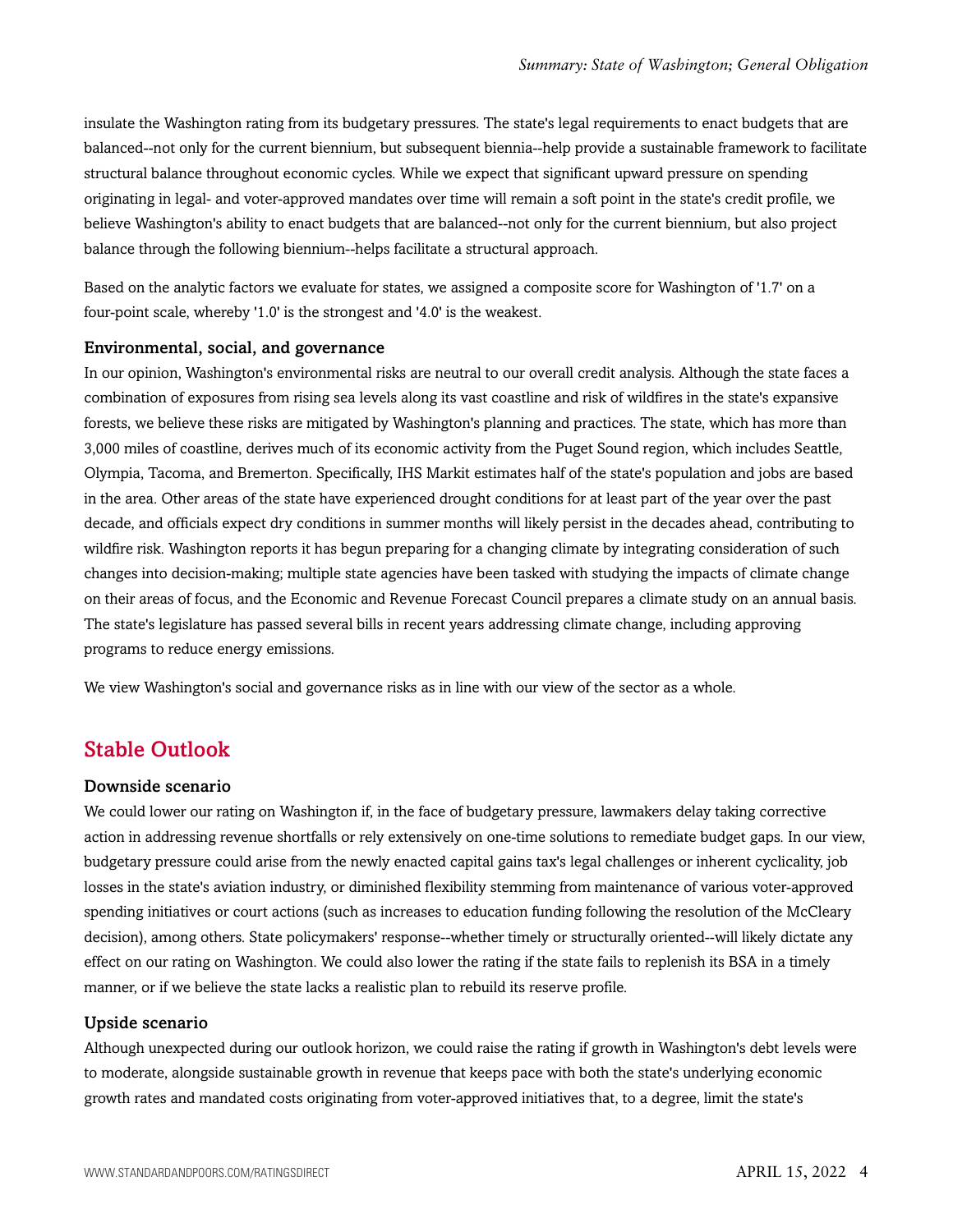<span id="page-4-0"></span>budgetary flexibility.

# Credit Opinion

<span id="page-4-1"></span>For more information on Washington, see our analysis published Jan. 25, 2022, on RatingsDirect.

## Related Research

Through The ESG Lens 3.0: The Intersection Of ESG Credit Factors And U.S. Public Finance Credit Factors, March 2, 2022

Certain terms used in this report, particularly certain adjectives used to express our view on rating relevant factors, have specific meanings ascribed to them in our criteria, and should therefore be read in conjunction with such criteria. Please see Ratings Criteria at www.standardandpoors.com for further information. Complete ratings information is available to subscribers of RatingsDirect at www.capitaliq.com. All ratings affected by this rating action can be found on S&P Global Ratings' public website at www.standardandpoors.com. Use the Ratings search box located in the left column.